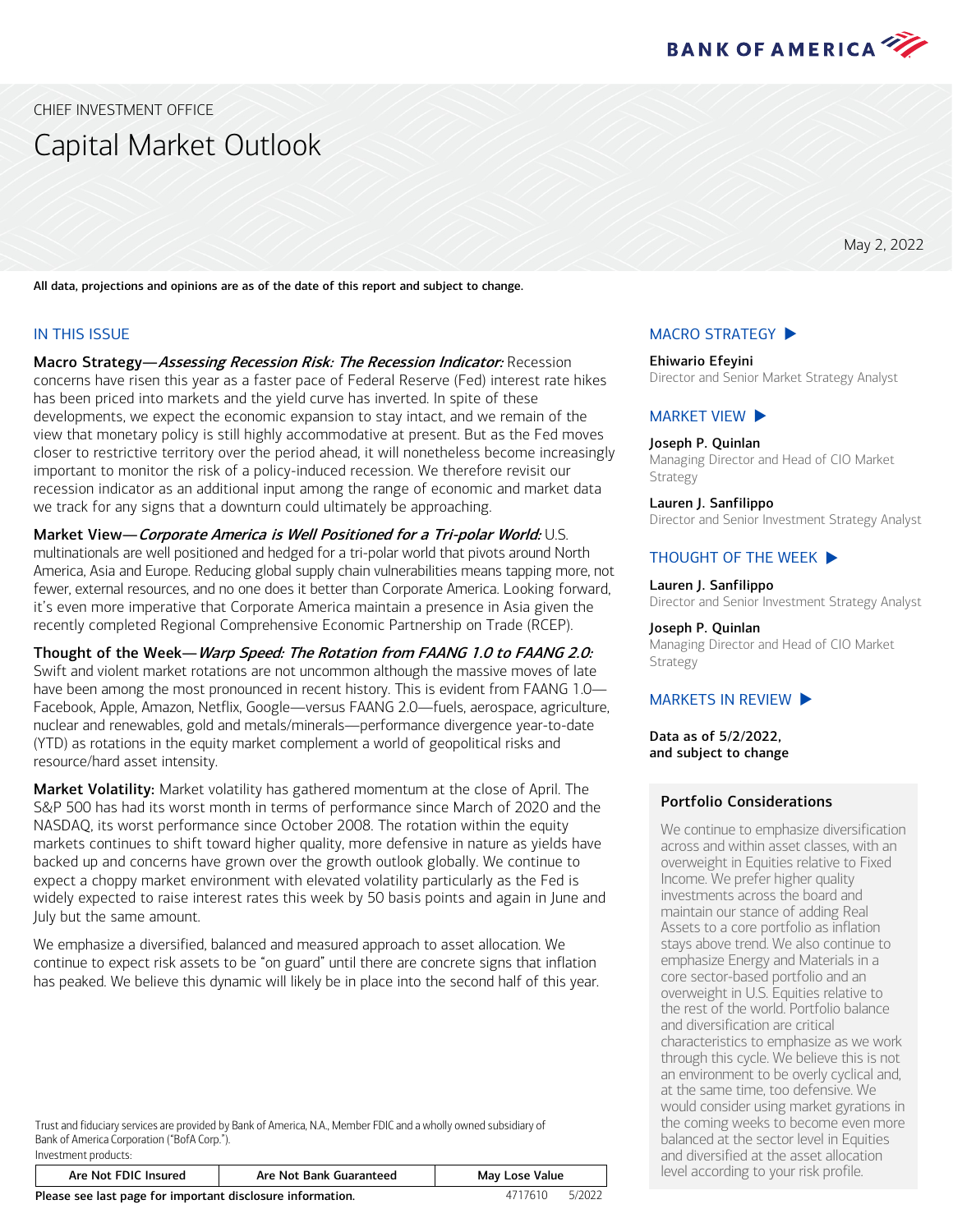### <span id="page-1-0"></span>MACRO STRATEGY

# Assessing Recession Risk: The Recession Indicator

## *Ehiwario Efeyini,* Director and Senior Market Strategy Analyst

Investor concern over the prospect of a U.S. recession has risen in 2022. Over the past few months, a much faster pace of Fed interest rate hikes has been priced into fed funds futures markets; at the start of the current quarter, the yield curve briefly inverted between two-year and 10-year maturities; and just last week, gross domestic product (GDP) growth for the U.S. came in below expectations at -1.4% for Q1. In spite of these developments, we expect the economic expansion to remain intact. We still view Fed policy as highly accommodative at present and are doubtful that the recent yield curve inversion foreshadows a looming recession. Indeed when measured between the fed funds rate and the 10-year Treasury yield, the curve remains steep, which suggests that policy would still have to tighten substantially from current levels in order to reach restrictive territory. And though the Q1 GDP release was the first negative print since the pandemic-driven contraction in 2020, it was largely caused by trade and inventories, while domestic final demand remained strong.

But as interest rates rise and asset purchases are scaled back over the year ahead and beyond, it will nonetheless become increasingly important to monitor the risk of a policy-induced recession. This is because recessions tend to be associated with equity market peaks. The end of the current cycle may still be some distance away, meaning that Equities should have room to make further gains, in our opinion. In advance of the past 12 recessions since World War II, markets have tended to deliver strong returns for 12, six and even three months before the market peak associated with the recession occurs. But while this peak has historically come an average of six months before the onset of the recession itself, such periods usually produce major drawdowns that have typically lasted for a prolonged interval of more than one year (Exhibit 1).

## Exhibit 1: S&P 500 Price Returns Around Post-World War II Recessions.

|                 | Market peak<br>to recession<br>start | S&P 500<br>peak-to- | Market<br>decline<br>period | S&P 500 returns pre-recession peak |          |          |  |  |
|-----------------|--------------------------------------|---------------------|-----------------------------|------------------------------------|----------|----------|--|--|
| Recession       | (months)                             | trough              | (months)                    | -12 month                          | -6 month | -3 month |  |  |
| Nov 48- Oct 49  | 5.6                                  | $-20.6\%$           | 12.1                        | 13.9%                              | 12.9%    | 21.3%    |  |  |
| Jul 53 - May 54 | 6.9                                  | $-14.8%$            | 8.4                         | 11.5%                              | 6.4%     | 8.8%     |  |  |
| Aug 57 - Apr 58 | 1.5                                  | $-20.7%$            | 3.3                         | 0.8%                               | 8.7%     | 9.3%     |  |  |
| Apr 60 - Feb 61 | 9.0                                  | $-13.9\%$           | 15.0                        | 27.8%                              | 9.8%     | 5.3%     |  |  |
| Dec 69 - Nov 70 | 13.2                                 | $-36.1%$            | 18.1                        | 14.7%                              | 10.7%    | 9.8%     |  |  |
| Nov 73 - Mar 75 | 10.8                                 | $-48.2%$            | 21.0                        | 16.0%                              | 12.0%    | 9.8%     |  |  |
| Jan 80 - Jul 80 | $-0.5$                               | $-17.1%$            | 1.4                         | 19.7%                              | 10.3%    | 15.1%    |  |  |
| Jul 81 - Nov 82 | 8.1                                  | $-27.1%$            | 20.7                        | 31.6%                              | 25.4%    | 15.1%    |  |  |
| Jul 90 - Mar 91 | 0.5                                  | $-19.9%$            | 2.9                         | 11.2%                              | 8.3%     | 7.0%     |  |  |
| Mar 01 - Nov 01 | 12.4                                 | $-49.1%$            | 31.0                        | 20.4%                              | 19.6%    | 4.7%     |  |  |
| Jan 08 - Jun 09 | 3.8                                  | $-56.8\%$           | 17.2                        | 15.9%                              | 8.3%     | 2.2%     |  |  |
| Feb 20 - Apr 20 | 0.3                                  | $-33.9\%$           | 1.1                         | 21.8%                              | 15.8%    | 8.5%     |  |  |
| Average         | 6.0                                  | $-29.9%$            | 12.7                        | 17.1%                              | 12.4%    | 9.7%     |  |  |

Sources: National Bureau of Economic Research; Bloomberg; Chief Investment Office. Data as of April 29, 2022. Past performance is no guarantee of future results.

Assessing whether a recession is imminent or underway will therefore be important if we want to determine whether any given equity market selloff is likely to be moderate and relatively short-lived, as we saw in Q1 of this year, or whether it might become deeper and more protracted.

In light of the recent recession scare, we therefore revisit the Chief Investment Office (CIO) U.S. recession indicator, which was first developed during the pre-coronavirus economic expansion. This is a monthly series we have used as an input into our internal assessment of recession risk. The indicator aims to gauge in a single measure how closely macroeconomic conditions today—as captured by rates of change in key economic variables—resemble those that prevailed in the past as the economy was entering a downturn. Many macro and market series may of course be used to track the direction of economic activity. But the indicator includes four fundamental variables, each based on real activity intended to capture distinct segments of the

## Investment Implications

Recessions tend to be associated with peaks and major drawdowns in equity markets. This may still be some distance away in the current cycle, but assessing whether a recession is imminent or underway will be important if we want to determine whether any given equity market selloff is likely to be moderate and relatively short-lived or whether it might become deeper and more protracted.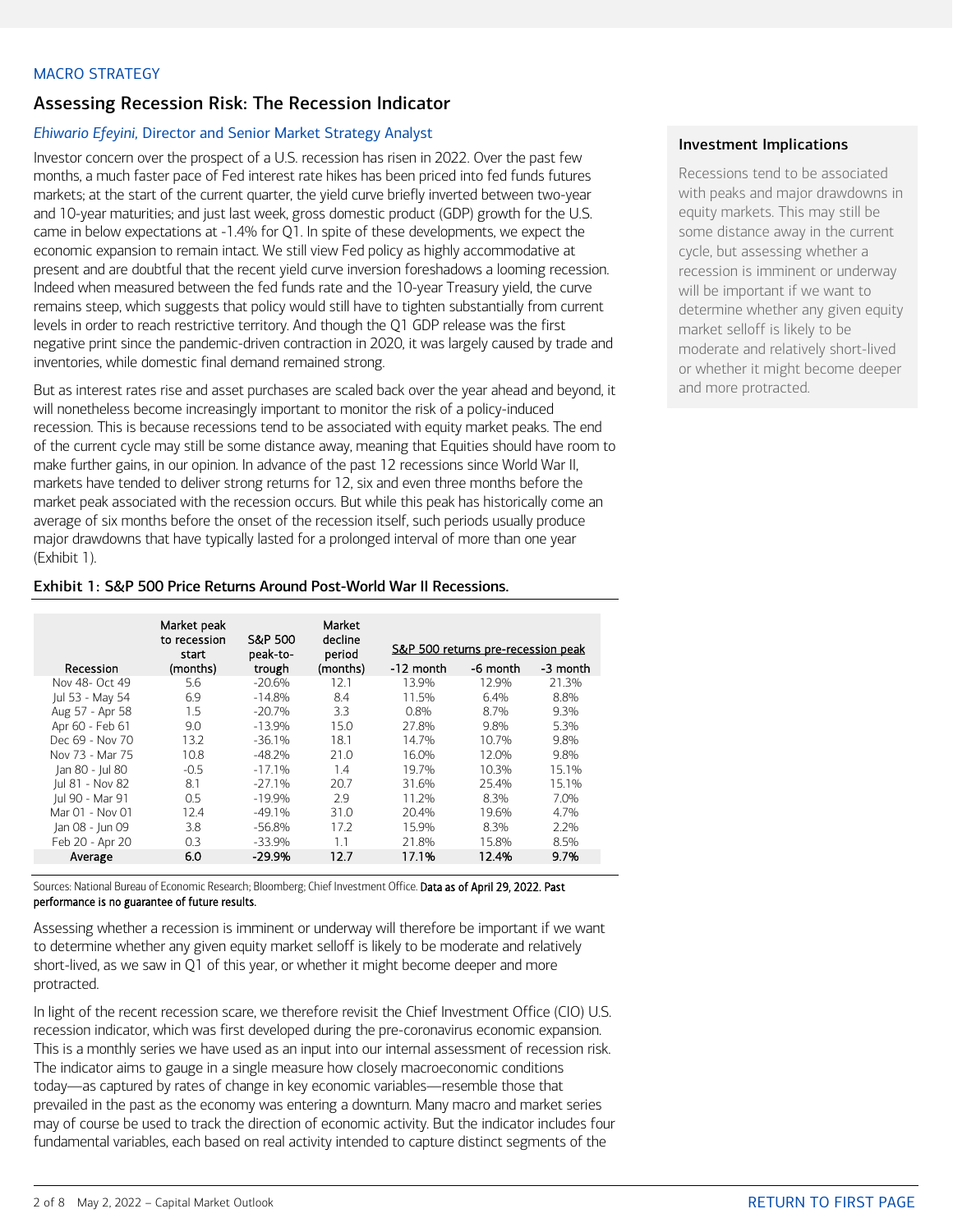economy. Each variable also has a sufficiently long monthly history to capture the eight recessions that have occurred since 1970—a majority of the downturns in the post-war era. The inputs used and type of activity intended for measure by the indicator are:

- Initial unemployment claims (labor market)
- Housing starts (residential construction)
- Industrial production (manufacturing)
- Vehicle sales (consumption)

The data points in each of these series are turned into an indicator of recession likelihood using the logistic regression method. A typical linear regression describes the statistical relationship between two continuous sets of data, while a logistic regression is used to establish the relationship between a continuous set of input variables and a separate set of output results that fall into discrete categories. It does so by assigning to each input a probability of falling into either one of these categories, based on historical data. In this case, the discrete categories are "recession" and "no recession," with the corresponding inputs as the monthly readings for each of the four economic activity series. At the negative extreme, most of the historical data points for each input have coincided with recessions, while at the positive end, most have corresponded with periods of no recession. The indicator then gives recession probabilities for each of the four series, which are combined into a single composite measure (Exhibit 2). Historically, recessions have started within a few months of, or contemporaneous with, the composite indicator crossing the 50% "extreme recession risk" threshold.





Sources: Chief Investment Office; Bloomberg; National Bureau of Economic Research. \*Logistic regression of four macroeconomic variables (initial claims, housing starts, industrial production, vehicle sales) against recessionary and nonrecessionary periods since January 1970. Data as of March 2022.

There have also been periods where the indicated probability has been relatively high at over 25%, but has not reached the 50% recession threshold. These periods of "elevated recession risk" have occasionally occurred during economic expansions and were typically associated with slower growth or an increase in market volatility, but not an outright recession or bear market in Equities.

Throughout the current cycle, the indicator has remained at low levels. And the latest reading, which incorporates data released in April for March, implies very low recession risk at present, with no single input series in elevated or extreme territory. We remain of the view that the Fed is still in the very early stages of its tightening cycle and remains highly stimulative in the current environment. But as monetary policy begins to move toward a more restrictive setting over the period ahead, we will nonetheless continue to monitor the indicator as an additional input among the range of economic and market data we track for any signs that a sustained downturn could ultimately be approaching.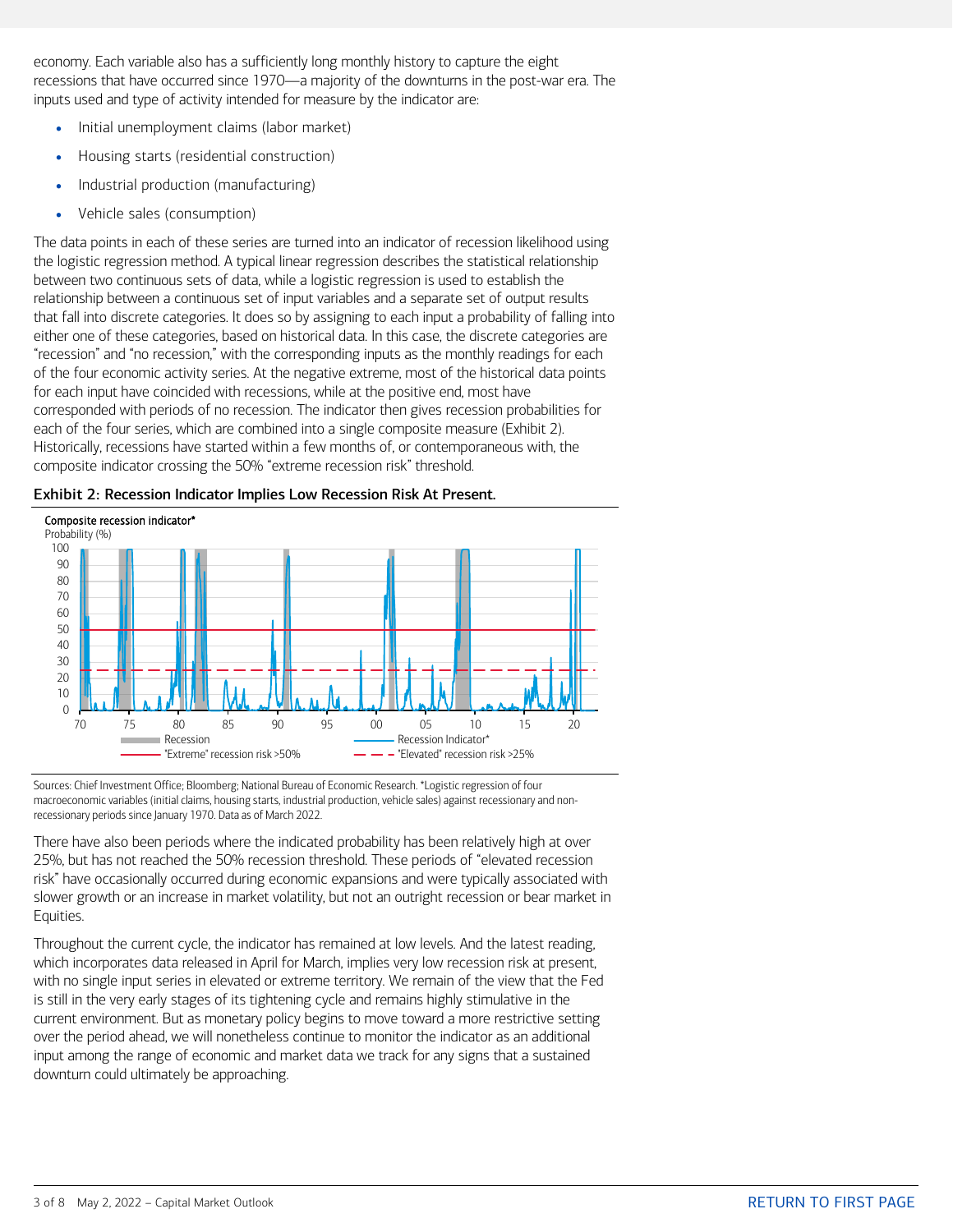# <span id="page-3-0"></span>Corporate America is Well Positioned for a Tri-polar World

## *Joseph P. Quinlan,* Managing Director and Head of CIO Market Strategy

## *Lauren J. Sanfilippo,* Director and Senior Investment Strategy Analyst

Globalization isn't dead, but it is being refined and reconfigured. As we noted in a recent essay, U.S. multinationals confront a much more challenging environment than in the past given rising government calls for "reshoring," economic self-sufficiency and the promotion of national champions.[1](#page-3-1) These policy preferences are helping to sculpt a tri-polar world—a world that pivots around North America, Asia and Europe.

U.S. firms are not deaf or blind to the shifting contours of globalization and are increasingly focused on building more resiliency into their supply chains. But this doesn't mean firms are coming home, decamping from the rest of the world for the supposed greener pastures of the U.S. That's the consensus, but the consensus is wrong.

Firms are focused on building in more resiliency into their supply chains by relying more on foreign labor, overseas markets and non-U.S. resources. They understand what the International Monetary Fund (IMF) recently noted that "policies such as reshoring are likely misguided."<sup>[2](#page-3-2)</sup> According to the IMF, "supply chain resilience to shocks is better built by increasing diversification away from domestic sourcing inputs."<sup>2</sup> That is another way of saying that in the evolving tri-polar world of today, firms that have roots in all three poles of the global economy will be better positioned to weather future shocks and better able to drive future earnings growth.

That said, Corporate America—given its vast global footprint—is well positioned for a tri-polar world.

The outlines of this new world are defined in Exhibit 3. Some key takeaways from the figure: First, if you are the head of a U.S. multinational, it's hard—aka risky to the bottom line—not to be positioned in Asia given that the region accounts for roughly 36% of world output, and is home to half the world's population (roughly 4 billion people) and roughly half the world's labor force (1.9 billion people). From this base, Asia accounts for 29% of global personal consumption—a sizable chunk of global spending that any serious multinational can't miss out on.

#### Exhibit 3: Taking Stock of the Tri-Polar World.

| (Percent of Global<br>Total) | GDP | Population | Labor Force | Personal<br>Consumption |
|------------------------------|-----|------------|-------------|-------------------------|
| North America                | 77% | 6%         | 6%          | 33%                     |
| Europe                       | 24% | 9%         | 8%          | 23%                     |
| Asia and Pacific             | 36% | 50%        | 48%         | 29%                     |

Sources: International Monetary Fund; Oxford Economics; United Nations. Data as of April 28, 2022.

Second, Europe isn't as large as Asia in terms of GDP, population and workforce, but the region is wealthy. And wealth equals consumption, with personal consumption expenditures in Europe totaling \$11.6 trillion in 2020, or roughly 29% of the global total. With less than 9% of the global population, Europe still accounts for a quarter of global consumption, a fact not lost on many U.S. multinationals. The bloc is also home to a large pool of skilled human capital.

Finally, North America (defined as the U.S., Mexico and Canada) is no slouch—accounting for nearly 27% of global GDP and 33% of global consumption. However, the bloc is home to just 6.3% of the world's population and dependent on a labor force (roughly 235 million) smaller than Europe's. Hence, the importance to Corporate America in having access to foreign markets and external resources. And hence, Corporate America's massive wager on globalization, with America's stock of outward foreign direct investment (FDI) rising from \$215 billion in 1980 to \$8.1 trillion in 2020, according to figures from the United Nations.

How U.S. firms are positioned in the unfolding tri-polar world is outlined in Exhibit 4. The upshot: U.S. firms are well embedded in Europe owing to the region's longstanding policies toward

### Portfolio Positioning

At the core of U.S. portfolios should be large-cap U.S. multinationals positioned to tap the vast resources and markets of the world. Future earnings growth will be increasingly decided by how well firms are positioned to operate in North America, Asia and Europe.

<span id="page-3-1"></span><sup>&</sup>lt;sup>1</sup> See "De-globalization will come at a cost to America", Chief Investment Office, Capital Market Outlook, April 18, 2022.

<span id="page-3-2"></span> $2$  See "Global trade and value chains during the pandemic," International Monetary Fund, March 2022.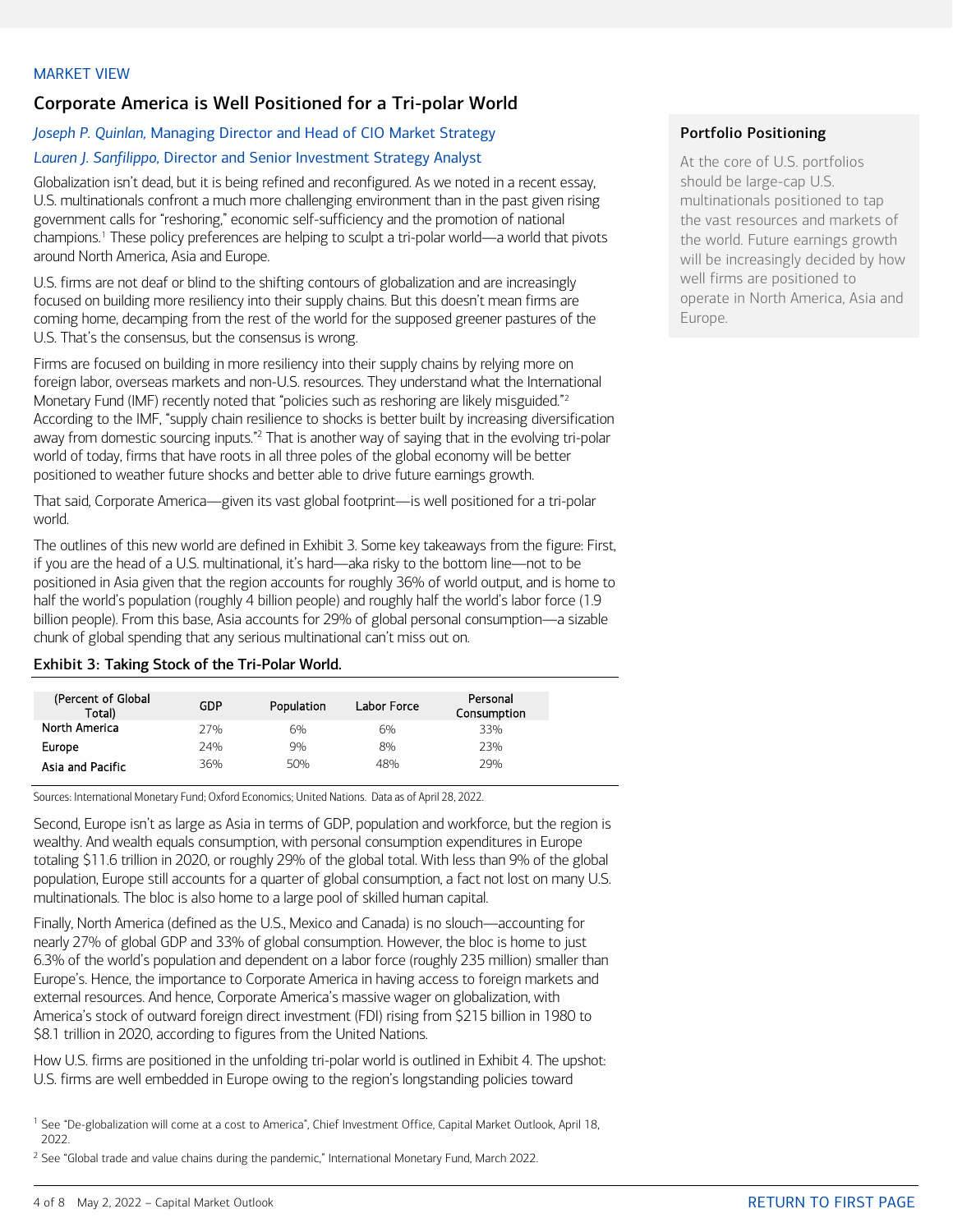enlargement and the creation of a single market and, to a lesser extent, a single currency. U.S. business roots in Europe have deepened over the decades as Europe has become more economically cohesive, with many U.S. multinationals today more pan-European than most European firms themselves. That said, the near-term downside is that as Europe tilts toward recession and the euro cracks against the U.S. dollar, many U.S. firms are set up for some negative earnings pain courtesy of Europe's travails.

#### Exhibit 4: The Anatomy of America's Global Footprint.

| (Percent of Global<br>Total, 2019) | # of U.S. Foreign<br><b>Affiliates</b> | Total Assets<br>of Affiliates | Affiliate<br>Sales <sup>-</sup> | Affiliate<br>Value Added | Affiliate<br><b>Employees</b> | Affiliate<br>Investment* |
|------------------------------------|----------------------------------------|-------------------------------|---------------------------------|--------------------------|-------------------------------|--------------------------|
| <b>NAFTA</b>                       | 10.0%                                  | 62%                           | 134%                            | 12 ዓ%                    | 18 በ%                         | 8.5%                     |
| Europe                             | 49.8%                                  | 63.3%                         | 49 1%                           | 47 7%                    | 33.4%                         | 59.4%                    |
| Asia and Pacific                   | 22.4%                                  | 16 1%                         | 27 4%                           | 276%                     | 36.1%                         | 15.8%                    |

\*U.S. investment on an historical cost basis. Source: Bureau of Economic Analysis. Data as of April 28, 2022.

U.S. firms began to pivot toward Asia over the 1980s and have continued to build out their Asian operations in the subsequent decades. As of 2019, the last year of available data, there were nearly 2,000 U.S. affiliates operating in China, the largest cohort in the region. Australia (1,200 affiliates) and Singapore (1,000) ranked second and third. Japan, China and Singapore are key markets in terms of affiliate sales, while China and India are where U.S. firms employ the most workers, 1.7 million and 1.4 million, respectively, in 2019, according to data from the Bureau of Economic Analysis.

Looking forward, it's even more imperative that Corporate America maintain a presence in Asia given the recently completed Regional Comprehensive Economic Partnership (RCEP) trade agreement. The latter is not only the world's largest regional trade agreement—encompassing 15 countries, including China, that covers 30% of the world population (2.2 billion people) and \$38 trillion of output (a third of the global total). It is also an agreement that excludes the U.S., which has the potential of putting many U.S. firms at a competitive disadvantage.

That's the bad news. The good news: Although America is not a signatory to the agreement, U.S. firms operating in RCEP countries can access the terms of agreement if they meet the 40% rule of origin on content sourced from any of the 15 nations. Similarly, U.S. firms can gain access to this massive market via the free trade agreements the U.S. has signed with RCEP member states Australia, Singapore and South Korea.

Against this backdrop, the calculus for many U.S. firms in a tri-polar world is straightforward: Being absent from the Asian bloc means putting future earnings growth at risk and being vulnerable to supply chain disruptions.

What about America's North American Free Trade Agreement (NAFTA) partners, Mexico and Canada? They are also critical nodes in the global networks of U.S. multinationals, serving not only as a key source of demand (with combined personal consumption expenditures of \$1.6 trillion in 2020) but also a critical source of supply, with U.S. affiliates employing over 1.2 million workers in Canada in 2019, the last year of available data, and 1.4 million in Mexico. Given labor constraints in the U.S., having access to workers in Mexico and Canada remains critical for many U.S. multinationals.

So what's all this mean for U.S. investors? One, don't panic about all the chatter about de-globalizaton and the attendant risks to U.S. corporate earnings. Globalization has been slowed, not derailed, by the virus and the Ukraine/Russia conflict. Second, globalization is dynamic, not static, and is presently being reconfigured around a tri-polar world led by North America, Asia and Europe. These blocs are interconnected and therefore catalysts for more, not less, cross-border trade and investment. Three, U.S. firms are among the best positioned for a tri-polar world given their extensive global networks of affiliates, the foot soldiers of globalization. Finally, at the core of any U.S. portfolio should be large-cap U.S. multinationals across all sectors—positioned to leverage the globe's resources.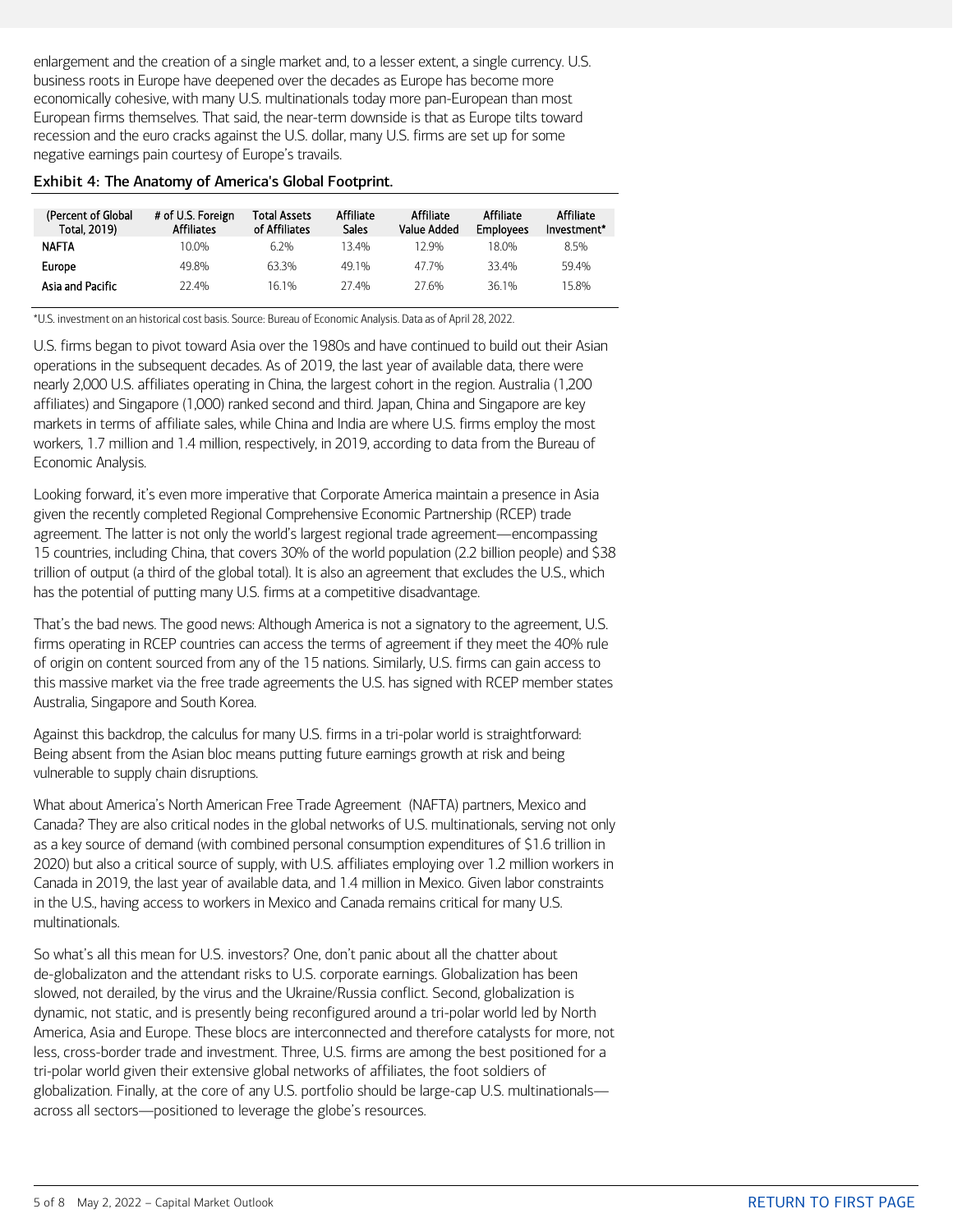### <span id="page-5-0"></span>THOUGHT OF THE WEEK

# Warp Speed: The Rotation from FAANG 1.0 to FAANG 2.0

# *Lauren J. Sanfilippo,* Director and Senior Investment Strategy Analyst *Joseph P. Quinlan,* Managing Director and Head of CIO Market Strategy

Swift and violent market rotations are not uncommon although the massive moves of late have been among the most pronounced in recent history. In the span of just over two years, the world economy has been stricken by a pandemic and challenged by a military conflict in Ukraine, with soaring inflationary pressures in between those bookends.

Against this backdrop, the CIO launched FAANG 2.0 thesis in late February in recognition of the shifting tectonic plates of the global economy. In a matter of months, we have gone from a pandemic to Putin; infections to inflation; Big Data to Big Oil; zoom to zinc; masks to mascara; E-commerce to electric vehicles; jabs to javelins; swabs to sanctions; Webex to weddings; boosters to bombs; Non-fungible tokens (NFTs) to liquefied natural gas (LNG); Centers for Disease Control (CDC) to North Atlantic Treaty Organization (NATO); work-fromhome to work-from-office; the cloud to cobalt; and lite assets to hard assets.

Accordingly, FAANG 2.0 pivots around fuels, aerospace & defense, agriculture, nuclear and renewables, and gold and metals/minerals. This cohort is emblematic of a world undergoing profound change. A sampling of this change: energy security is now the top priority of most governments—just ask Poland and Bulgaria, cut off from Russian gas last week. Global defense spending topped \$2 trillion for the first time in 2021 and is headed higher. World food prices are at record highs. Nuclear is poised for a comeback; Electric Vehicle demand continues to soar. Gold is now the preferred asset of central banks thanks to geopolitics, while resource/food nationalism is proliferating around the world, adding even more upside pressure to metal/mineral and food prices.

That said, notwithstanding decade-long market cap growth for FAANG 1.0 (Exhibit 5A), we expect further FAANG 2.0 performance divergence as rotations in the equity market complement a world of geopolitical risks and resource/hard asset intensity (Exhibit 5B).

## Portfolio Considerations

From an investment perspective, we prefer areas of the market that best align with macro and market rotations including energy stocks levered to resource intensity and the decarbonization transition, but also Commodities and stocks that more generally benefit from rising real asset prices.





Market-cap weighted. Source: Bloomberg. Data as of April 29, 2022. FAANG 1.0: Facebook, Apple, Amazon, Netflix, Google (Class A&C). FAANG 2.0: S&P Oil and Gas Consumable Fuel Index, S&P Energy Equipment and Services Index, S&P Aerospace and Defense Index, S&P Agricultural & Farm Machinery Index, S&P Agricultural Products Index, S&P Fertilizers & Agricultural Chemicals Index, S&P Independent Power Producers Index, S&P Metals and Mining Index. It is not possible to invest directly in an index. Performance results are extremely short term and do not provide an adequate basis for evaluating performance potential over varying market conditions or economic cycles. Past performance is no guarantee of future results. See Index Definitions at the end of this report.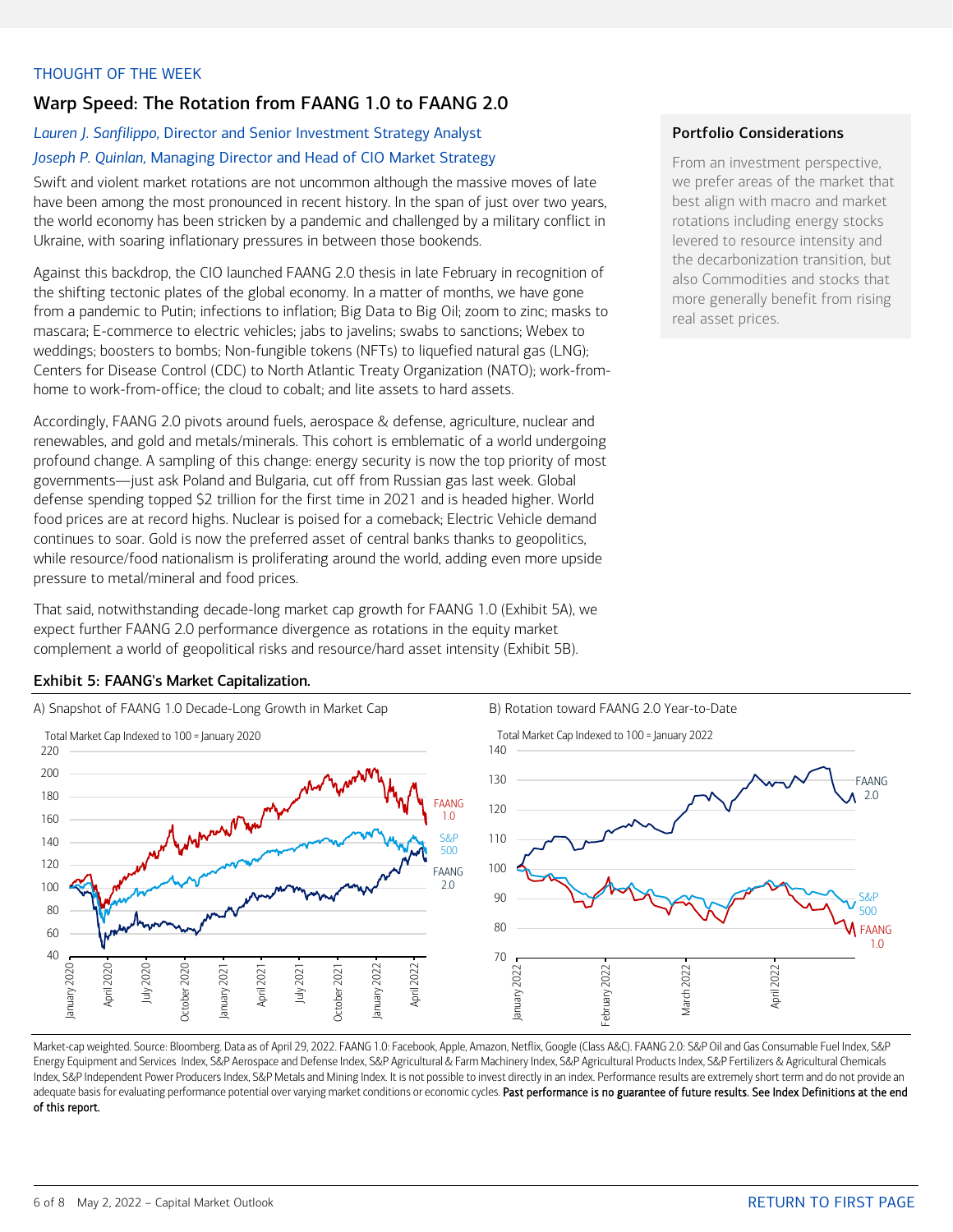#### <span id="page-6-0"></span>MARKETS IN REVIEW

#### Equities

|                              | Total Return in USD (%) |        |            |         |  |  |  |
|------------------------------|-------------------------|--------|------------|---------|--|--|--|
|                              | Current                 | WTD    | <b>MTD</b> | YTD     |  |  |  |
| DJIA                         | 32,977.21               | $-2.5$ | $-4.8$     | $-8.7$  |  |  |  |
| <b>NASDAO</b>                | 12,334.64               | $-3.9$ | $-13.2$    | $-21.0$ |  |  |  |
| S&P 500                      | 4,131.93                | $-3.3$ | $-8.7$     | $-12.9$ |  |  |  |
| S&P 400 Mid Cap              | 2.500.26                | $-3.2$ | $-7.1$     | $-11.6$ |  |  |  |
| Russell 2000                 | 1,864.10                | $-3.9$ | $-9.9$     | $-16.7$ |  |  |  |
| <b>MSCI World</b>            | 2,795.62                | $-3.0$ | $-8.3$     | $-13.0$ |  |  |  |
| <b>MSCI EAFE</b>             | 2.033.70                | $-2.2$ | $-6.5$     | $-12.0$ |  |  |  |
| <b>MSCI Emerging Markets</b> | 1.076.19                | 0.1    | $-5.6$     | $-12.1$ |  |  |  |

#### Fixed Income†

|                              | Total Return in USD (%) |         |            |          |  |  |  |
|------------------------------|-------------------------|---------|------------|----------|--|--|--|
|                              | Current                 | WTD     | <b>MTD</b> | YTD      |  |  |  |
| Corporate & Government       | 3.43                    | $-0.18$ | $-3.96$    | $-10.04$ |  |  |  |
| Agencies                     | 2.95                    | 0.00    | $-1.63$    | $-5.77$  |  |  |  |
| Municipals                   | 3.18                    | $-0.25$ | $-2.77$    | $-8.82$  |  |  |  |
| U.S. Investment Grade Credit | 3.48                    | $-0.02$ | $-3.79$    | $-9.50$  |  |  |  |
| International                | 4.31                    | $-0.40$ | $-5.47$    | $-12.73$ |  |  |  |
| High Yield                   | 6.98                    | $-0.91$ | $-3.56$    | $-8.22$  |  |  |  |
| 90 Day Yield                 | 0.82                    | 0.77    | 0.48       | 0.03     |  |  |  |
| 2 Year Yield                 | 2.71                    | 2.67    | 2.33       | 0.73     |  |  |  |
| 10 Year Yield                | 2.93                    | 2.90    | 2.34       | 1.51     |  |  |  |
| 30 Year Yield                | 3.00                    | 2.94    | 2.45       | 1.90     |  |  |  |

#### Commodities & Currencies

|                                   | Total Return in USD (%) |       |       |      |  |  |  |
|-----------------------------------|-------------------------|-------|-------|------|--|--|--|
| Commodities                       | Current                 | WTD   | MTD   | YTD  |  |  |  |
| <b>Bloomberg Commodity</b>        | 27692                   | 04    | 41    | 30.7 |  |  |  |
| WTI Crude \$/Barrel <sup>++</sup> | 104.69                  | 26    | 44    | 392  |  |  |  |
| Gold Spot \$/Ounce <sup>tt</sup>  | 1896 93                 | $-18$ | $-21$ | 37   |  |  |  |
|                                   |                         |       |       |      |  |  |  |

|            | Total Return in USD (%) |          |           |          |  |  |  |  |
|------------|-------------------------|----------|-----------|----------|--|--|--|--|
|            |                         | Prior    | Prior     |          |  |  |  |  |
| Currencies | Current                 | Week Fnd | Month Fnd | Year Fnd |  |  |  |  |
| EUR/USD    | 105                     | 1.08     | 1 1 1     | 114      |  |  |  |  |
| USD/IPY    | 129.70                  | 128.50   | 121.70    | 115.08   |  |  |  |  |
| USD/CNH    | 664                     | 653      | 6.35      | 636      |  |  |  |  |

#### S&P Sector Returns

| <b>Materials</b>              | $-0.8%$                                                       |
|-------------------------------|---------------------------------------------------------------|
| Energy                        | $-1.2%$                                                       |
| Information Technology        | $-1.3%$                                                       |
| Consumer Staples              | $-2.0%$                                                       |
| Healthcare                    | $-2.5%$                                                       |
| Industrials                   | $-3.3%$                                                       |
| Utilities                     | $-4.1%$                                                       |
| <b>Communication Services</b> | $-4.1%$                                                       |
| Financials                    | $-4.5%$                                                       |
| <b>Real Estate</b>            | $-5.6%$                                                       |
| Consumer Discretionary        | $-7.9%$                                                       |
|                               | $-6.0\%$<br>$-10.0%$<br>$-4.0%$<br>$-8.0%$<br>$-2.0%$<br>በ በ% |

Sources: Bloomberg; Factset. Total Returns from the period of 4/25/2022 to 4/29/2022. † Bloomberg Barclays Indices. ††Spot price returns. All data as of the 4/29/2022 close. Data would differ if a different time period was displayed. Short-term performance shown to illustrate more recent trend. Past performance is no guarantee of future results.

### Economic Forecasts (as of 4/29/2022)

|                                    | 2021A | 01 2022A | O <sub>2</sub> 2022E     | 03 2022E                 | O4 2022E                 | 2022F  |
|------------------------------------|-------|----------|--------------------------|--------------------------|--------------------------|--------|
| Real global GDP (% y/y annualized) | 6.1   |          | $\overline{\phantom{0}}$ | $\overline{\phantom{a}}$ | $\overline{\phantom{a}}$ | 3.3    |
| Real U.S. GDP (% q/q annualized)   | 5.7   | $-1.4$   | 3.5                      | 25                       | 1.8                      | 2.7    |
| CPI inflation $(\% \gamma/\gamma)$ | 4.7   | 8.0      | 77                       | 72                       | 6.2                      | 7.3    |
| Core CPI inflation (% y/y)         | 3.6   | 6.3      | 5.4                      | 52                       | 5.0                      | 5.5    |
| Unemployment rate (%)              | 5.4   | 3.8      | 3.4                      | 32                       | 31                       | 34     |
| Fed funds rate, end period (%)     | 0.07  | 033      | 1.38                     | 213                      | 2.63                     | $\sim$ |

The forecasts in the table above are the base line view from BofA Global Research. The Global Wealth & Investment Management (GWIM) Investment Strategy Committee (ISC) may make adjustments to this view over the course of the year and can express upside/downside to these forecasts. Historical data is sourced from Bloomberg, FactSet, and Haver Analytics. Past performance is no guarantee of future results. There can be no assurance that the forecasts will be achieved. Economic or financial forecasts are inherently limited and should not be relied on as indicators of future investment performance.

#### $A =$  Actual.  $E/* =$  Estimate.

Sources: BofA Global Research; GWIM ISC as of April 29, 2022. BofA Global Research is research produced by BofA Securities, Inc. ("BofAS") and/or one or more of its affiliates. BofAS is a registered broker-dealer, Member SIPC, and wholly owned subsidiary of Bank of America Corporation.

#### Asset Class Weightings (as of 4/1/2022) CIO Equity Sector Views

|                                     |                     |           | CIO View  |                        |                            | CIO View                       |           |           |           |           |
|-------------------------------------|---------------------|-----------|-----------|------------------------|----------------------------|--------------------------------|-----------|-----------|-----------|-----------|
| <b>Asset Class</b>                  | Underweight Neutral |           |           | Overweight             | Sector                     | Underweight Neutral Overweight |           |           |           |           |
| Equities                            | ۰                   | $\bullet$ | $\bullet$ | Ω<br>$\bullet$         | Energy                     | $\triangleq$                   |           | ä         |           |           |
| U.S. Large Cap                      | ö                   | $\bullet$ | $\bullet$ | ∩<br>$\bullet$         | <b>Financials</b>          | $\bullet$                      | $\bullet$ | ۰         |           | ۰         |
| U.S. Mid Cap                        | ۰                   | ۰         | $\bullet$ | ۰                      | Industrials                | $\bullet$                      | $\bullet$ | $\bullet$ |           | $\bullet$ |
| U.S. Small Cap                      | ۵                   | ۰         | ۰         | ∩                      | Materials                  | ò                              | ö         | $\bullet$ |           |           |
| International Developed             | ö                   | ۰         | Ο         | $\bullet$              |                            |                                |           |           |           |           |
| <b>Emerging Markets</b>             | ö                   | $\bullet$ | O         | $\bullet$              | Information<br>Technology  | ó                              | $\bullet$ | ۰         |           |           |
| Fixed Income                        | $\bullet$           | Ο         | $\bullet$ | $\bullet$<br>$\bullet$ | Consumer                   |                                |           |           |           |           |
| U.S. Investment Grade<br>Taxable    | á                   | ∍         | ö         | ۵                      | Discretionary              | $\triangleq$                   | $\bullet$ | Ω         | ۰         | ä         |
| International                       |                     | ۵         | ۰         | ó<br>۰                 | <b>Real Estate</b>         | ۰                              | ۰         | O         | ۰         |           |
|                                     |                     |           |           |                        | Healthcare                 | ö                              | ö         | O         | $\bullet$ |           |
| Global High Yield Taxable           | ö                   |           | ۰         | $\bullet$              | Communication              |                                |           |           |           |           |
| U.S. Investment Grade<br>Tax Exempt |                     |           | □         | ö                      | Services                   | $\bullet$                      |           | ó         |           |           |
| U.S. High Yield Tax Exempt          | $\bullet$           | O         | ö         | $\bullet$<br>٠         | Consumer<br><b>Staples</b> |                                | ۰         | ó         | ۵         |           |
| Alternative Investments*            |                     |           |           |                        | Utilities                  |                                | ۵         |           |           | ۵         |
| Hedge Funds                         |                     |           |           |                        |                            |                                |           |           |           |           |
| Private Equity                      |                     |           |           |                        |                            |                                |           |           |           |           |
| Real Estate                         |                     |           |           |                        |                            |                                |           |           |           |           |
| Tangible Assets /<br>Commodities    |                     |           |           |                        |                            |                                |           |           |           |           |
| Cash                                |                     |           |           |                        |                            |                                |           |           |           |           |

\*Many products that pursue Alternative Investment strategies, specifically Private Equity and Hedge Funds, are available only to qualified investors. CIO asset class views are relative to the CIO Strategic Asset Allocation (SAA) of a multi-asset portfolio. Source: Chief Investment Office as of April 1, 2022. All sector and asset allocation recommendations must be considered in the context of an individual investor's goals, time horizon, liquidity needs and risk tolerance. Not all recommendations will be in the best interest of all investors.